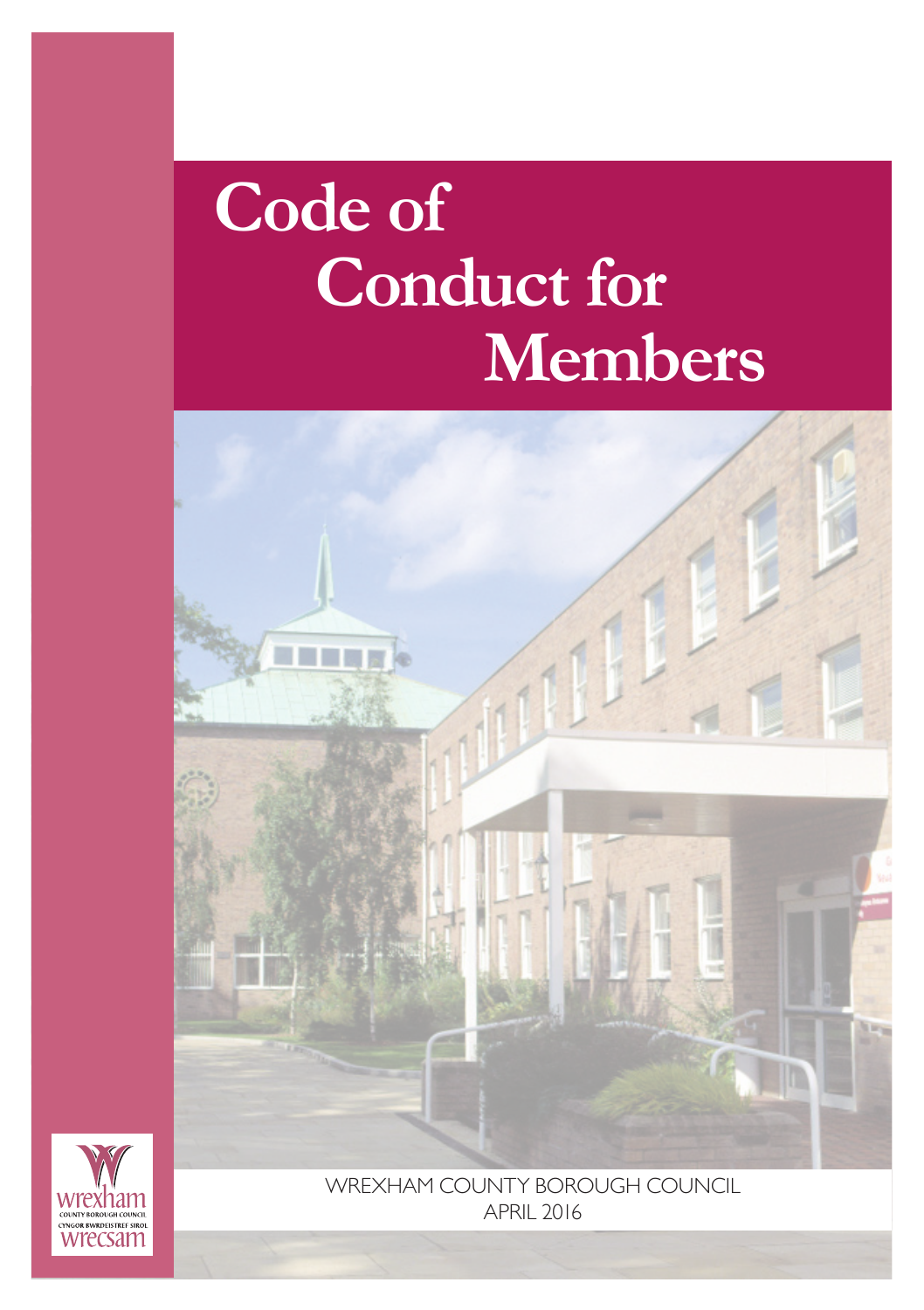# **PART I**

# **Interpretation**

1.-(1) In this code -

"co-opted member" ("aelod cyfetholedig"), in relation to a relevant authority, means a person who is not a member of the authority but who -

- (a) is a member of any committee or sub-committee of the authority, or
- (b) is a member of, and represents the authority on, any joint committee or joint sub-committee of the authority,

and who is entitled to vote on any question which falls to be decided at any meeting of that committee or sub-committee;

"meeting" ("cyfarfod") means any meeting -

- (a) of the relevant authority,
- (b) of any executive or board of the relevant authority,
- (c) of any committee, sub-committee, joint committee or joint sub-committee of the relevant authority or of any such committee, sub-committee, joint committee or joint sub-committee of any executive or board of the authority, or
- (d) where members or officers of the relevant authority are present other than a meeting of a political group constituted in accordance with regulation 8 of the Local Government (Committees and Political Groups) Regulations 1990(1),

and includes circumstances in which a member of an executive or board or an officer acting alone exercises a function of an authority;

"member" ("aelod") includes, unless the context requires otherwise, a co-opted member;

"registered society" ("cymdeithas gofrestredig") means a society, other than a society registered as a credit union, which is –

(a) a registered society within the meaning given by section 1(1) of the Co-operative and Community Benefit Societies Act 2014; or

<sup>(1)</sup> S.I. 1990/1553 as amended by S.I. 1991/1389; S.I. 1993/1339; S.I. 1998/1918; and S.I. 1999/500.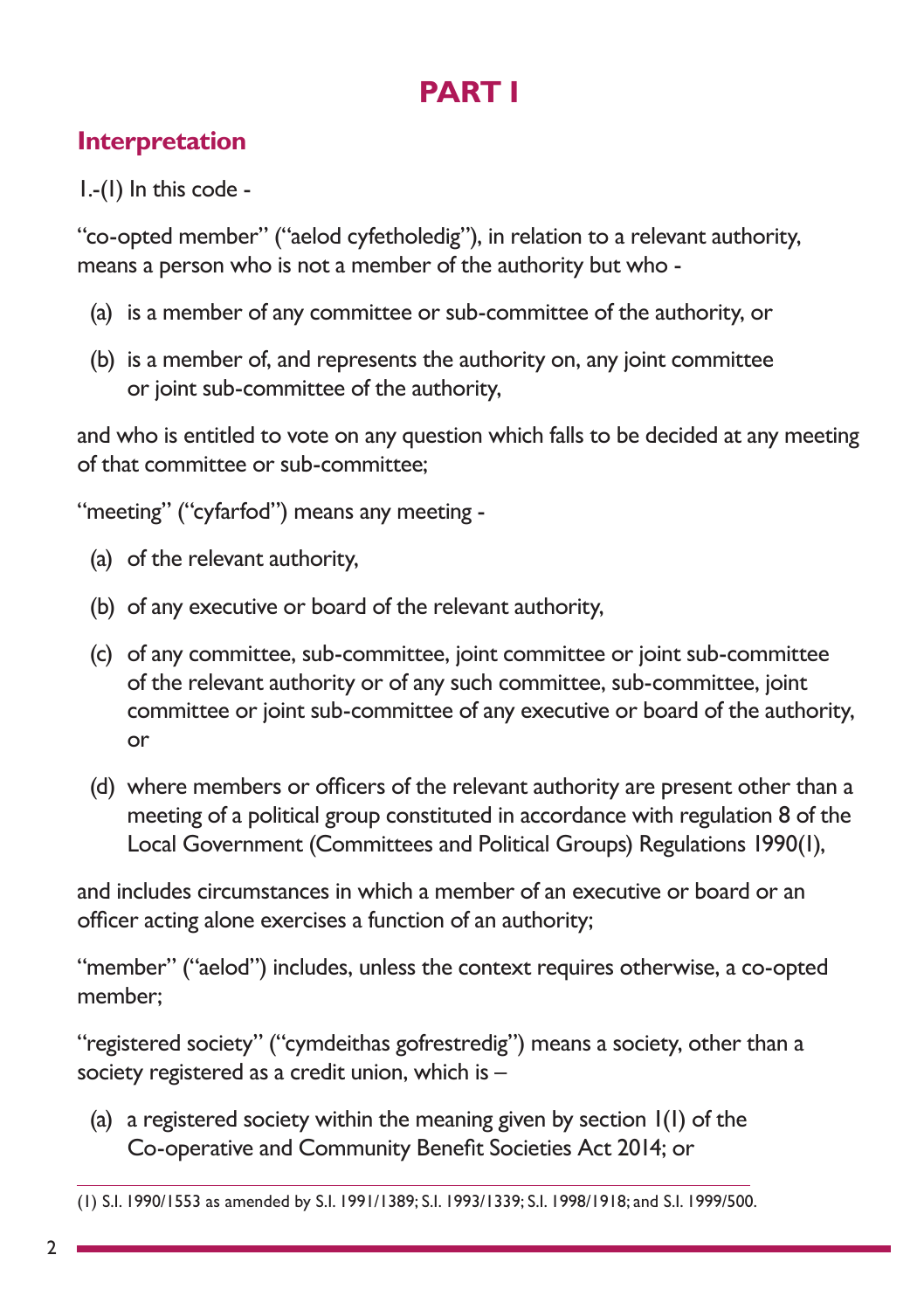(b) a society registered or deemed to be registered under the Industrial and Provident Societies Act (Northern Ireland) 1969;

"register of members' interests" ("cofrestr o fuddiannau'r aelodau") means the register established and maintained under section 81 of the Local Government Act 2000;

"relevant authority" ("awdurdod perthnasol") means-

- (a) a county council,
- (b) a county borough council,
- (c) a community council,
- (d) a fire and rescue authority constituted by a scheme under section 2 of the Fire and Rescue Services Act 2004(2) or a scheme to which section 4 of that Act applies,
- (e) a National Park authority established under section 63 of the Environment Act 1995(3);

"you" ("chi") means you as a member or co-opted member of a relevant authority; and

"your authority" ("eich awdurdod") means the relevant authority of which you are a member or co-opted member.

(2) In relation to a community council—

- (a) "proper officer" ("swyddog priodol") means an officer of that council within the meaning of section 270(3) of the Local Government Act 1972; and
- (b) "standards committee" ("pwyllgor safonau") means the standards committee of the county or county borough council which has functions in relation to the community council for which it is responsible under section 56(1) and (2) of the Local Government Act 2000.

# **PART 2**

# **General Provisions**

2.-(1) Save where paragraph 3(a) applies, you must observe this code of conduct -

<sup>(2) 2004</sup> c.21.

<sup>(3) 1995</sup> c.25.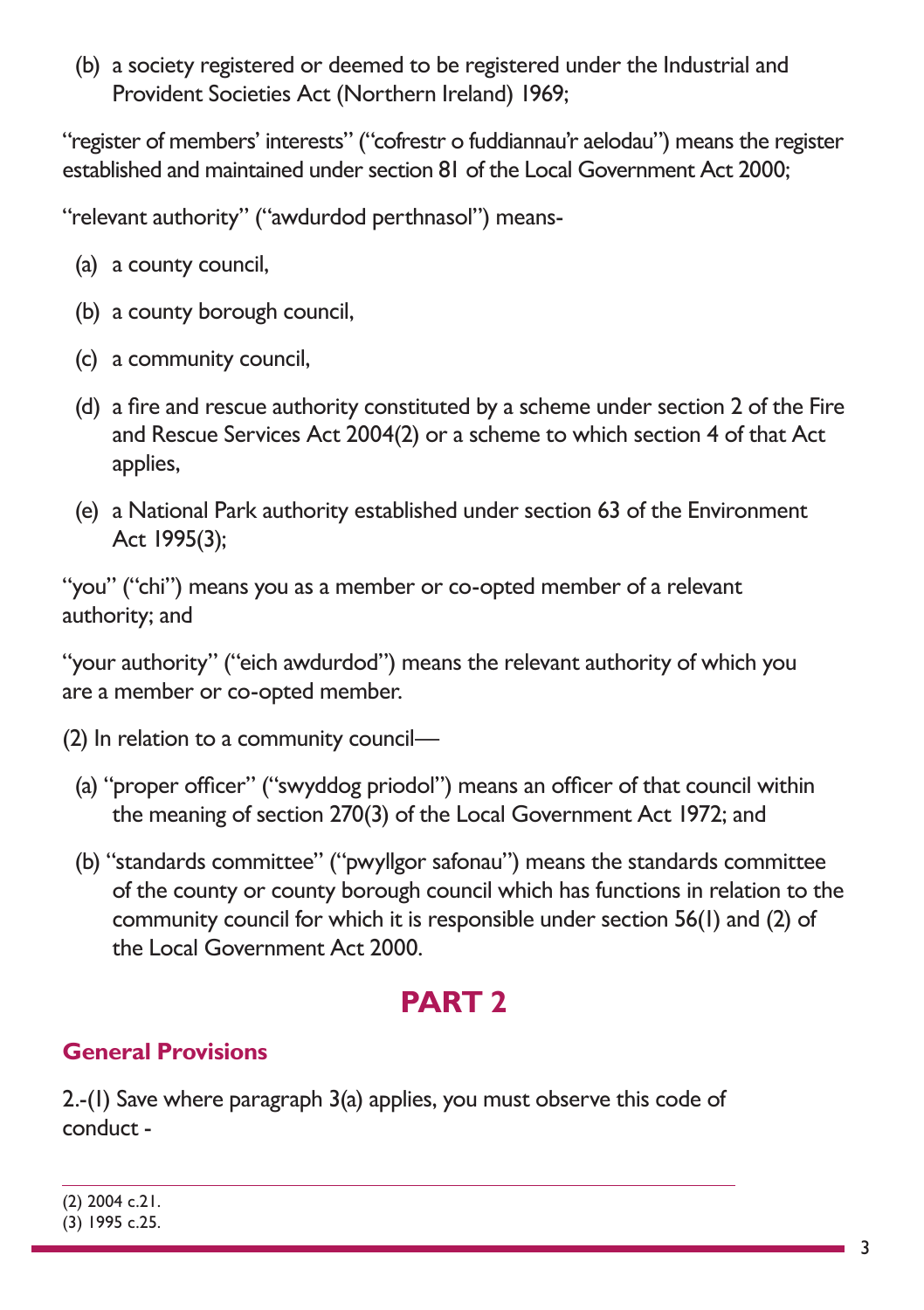- (a) whenever you conduct the business, or are present at a meeting, of your authority;
- (b) whenever you act, claim to act or give the impression you are acting in the role of member to which you were elected or appointed;
- (c) whenever you act, claim to act or give the impression you are acting as a representative of your authority; or
- (d) at all times and in any capacity, in respect of conduct identified in para graphs 6(1)(a) and 7.

(2) You should read this code together with the general principles prescribed under section 49(2) of the Local Government Act 2000 in relation to Wales.

- 3. Where you are elected, appointed or nominated by your authority to serve
	- (a) on another relevant authority, or any other body, which includes a Local Health Board you must, when acting for that other authority or body, comply with the code of conduct of that other authority or body; or
	- (b) on any other body which does not have a code relating to the conduct of its members, you must, when acting for that other body, comply with this code of conduct, except and insofar as it conflicts with any other lawful obligations to which that other body may be subject.
- 4. You must
	- (a) carry out your duties and responsibilities with due regard to the principle that there should be equality of opportunity for all people, regardless of their gender, race, disability, sexual orientation, age or religion;
	- (b) show respect and consideration for others;
	- (c) not use bullying behaviour or harass any person; and
	- (d) not do anything which compromises, or which is likely to compromise, the impartiality of those who work for, or on behalf of, your authority.
- 5. You must not
	- (a) disclose confidential information or information which should reasonably be regarded as being of a confidential nature, without the express consent of a person authorised to give such consent, or unless required by law to do so;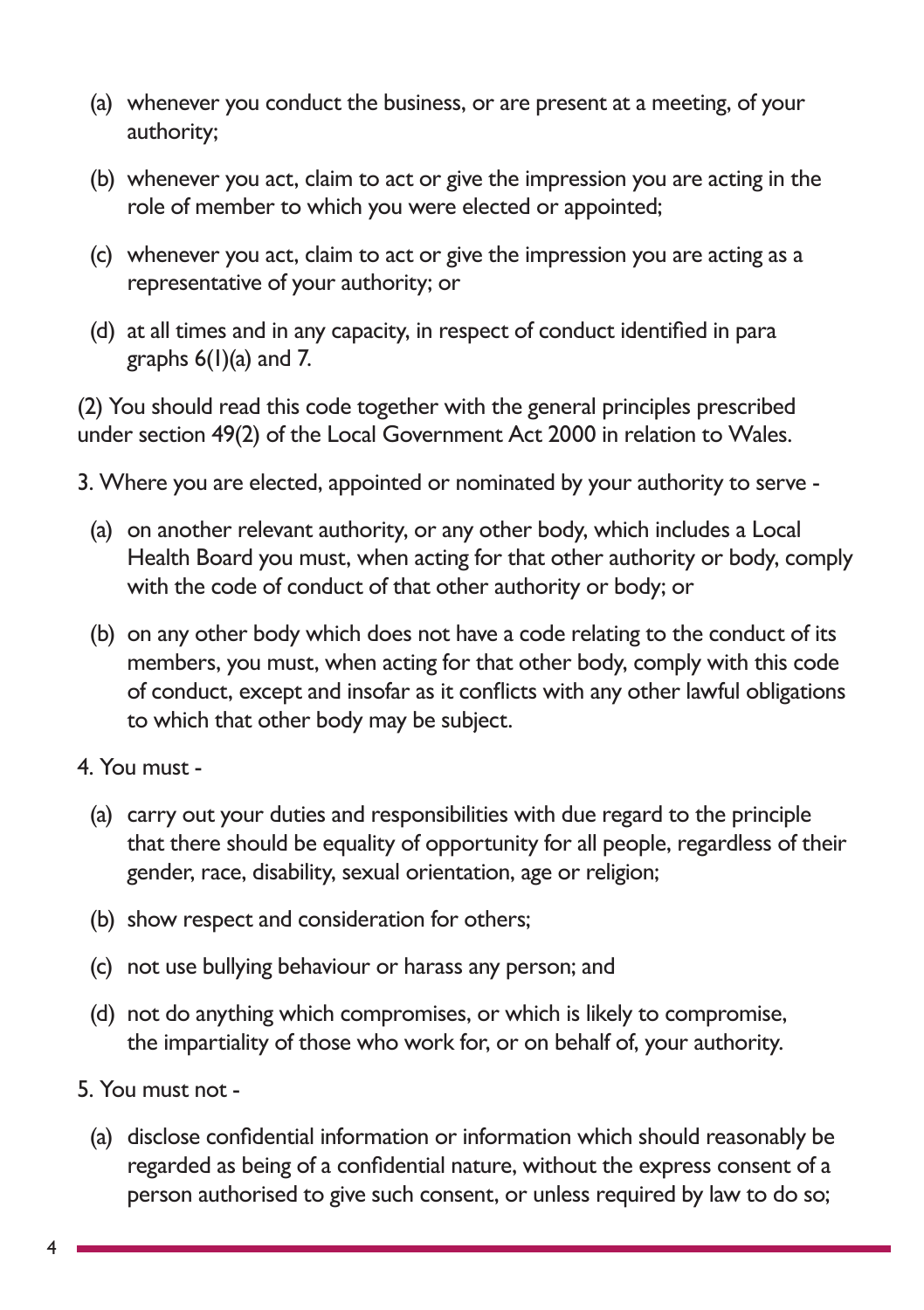- (b) prevent any person from gaining access to information to which that person is entitled by law.
- 6.-(1) You must
	- (a) not conduct yourself in a manner which could reasonably be regarded as bringing your office or authority into disrepute;
	- (b) report, whether through your authority's confidential reporting procedure or direct to the proper authority, any conduct by another member or anyone who works for, or on behalf of, your authority which you reasonably believe involves or is likely to involve criminal behaviour (which for the purposes of this paragraph does not include offences or behaviour capable of punishment by way of a fixed penalty);
	- (c) report to your authority's monitoring officer any conduct by another member which you reasonably believe breaches this code of conduct;
	- (d) not make vexatious, malicious or frivolous complaints against other members or anyone who works for, or on behalf of, your authority.

(2) You must comply with any request of your authority's monitoring officer, or the Public Services Ombudsman for Wales, in connection with an investigation conducted in accordance with their respective statutory powers.

7. You must not -

- (a) in your official capacity or otherwise, use or attempt to use your position improperly to confer on or secure for yourself, or any other person, an advantage or create or avoid for yourself, or any other person, a disadvantage;
- (b) use, or authorise others to use, the resources of your authority
	- (i) imprudently;
	- (ii) in breach of your authority's requirements;
	- (iii) unlawfully;

(iv) other than in a manner which is calculated to facilitate, or to be conducive to, the discharge of the functions of the authority or of the office to which you have been elected or appointed;

- (v) improperly for political purposes; or
- (vi) improperly for private purposes.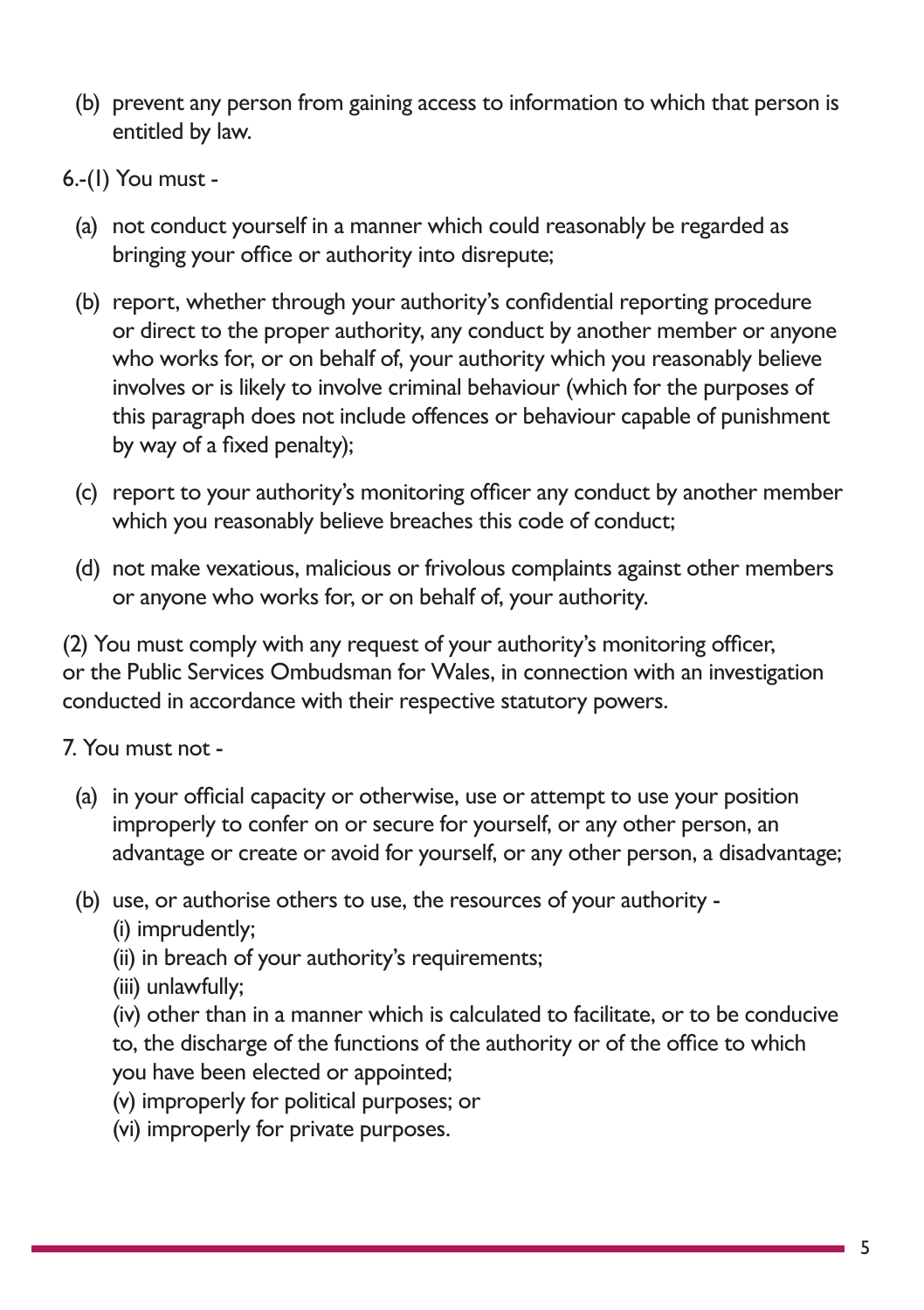## 8. You must -

(a) when participating in meetings or reaching decisions regarding the business of your authority, do so on the basis of the merits of the circumstances involved and in the public interest having regard to any relevant advice provided by your authority's officers, in particular by -

(i) the authority's head of paid service;

(ii) the authority's chief finance officer;

(iii) the authority's monitoring officer;

(iv) the authority's chief legal officer (who should be consulted when there is any doubt as to the authority's power to act, as to whether the action proposed lies within the policy framework agreed by the authority or where the legal consequences of action or failure to act by the authority might have important repercussions);

- (b) give reasons for all decisions in accordance with any statutory requirements and any reasonable additional requirements imposed by your authority.
- 9. You must
	- (a) observe the law and your authority's rules governing the claiming of expenses and allowances in connection with your duties as a member;
	- (b) avoid accepting from anyone gifts, hospitality (other than official hospitality, such as a civic reception or a working lunch duly authorised by your authority), material benefits or services for yourself or any person which might place you, or reasonably appear to place you, under an improper obligation.

# **PART 3**

## **Interests**

### **Personal Interests**

10.-(1) You must in all matters consider whether you have a personal interest, and whether this code of conduct requires you to disclose that interest.

(2) You must regard yourself as having a personal interest in any business of your authority if -

- (a) it relates to, or is likely to affect
	- (i) any employment or business carried on by you;
	- (ii) any person who employs or has appointed you, any firm in which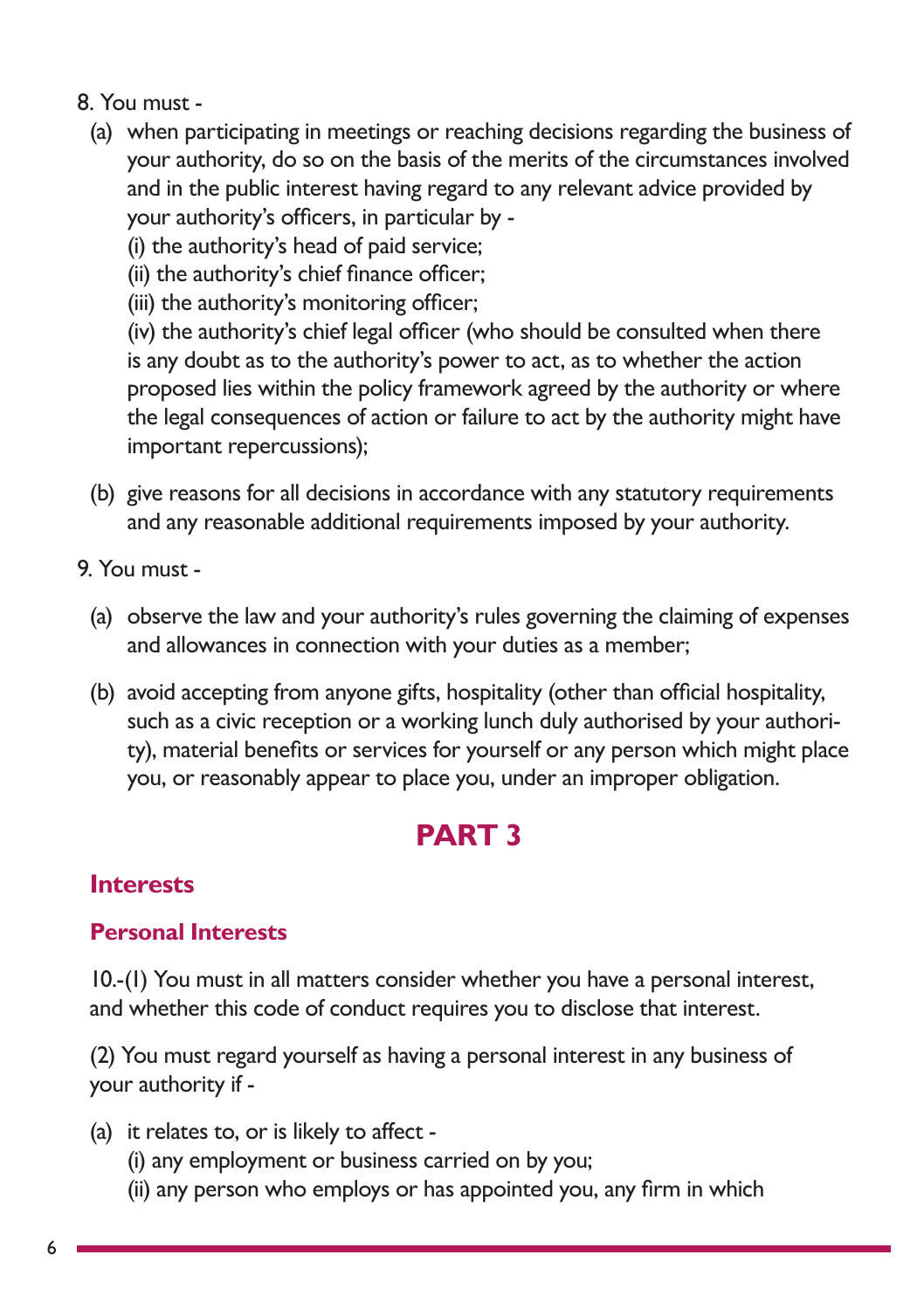you are a partner or any company for which you are a remunerated director;

- (iii) any person, other than your authority, who has made a payment to you in respect of your election or any expenses incurred by you in carrying out your duties as a member;
- (iv) any corporate body which has a place of business or land in your authority's area, and in which you have a beneficial interest in a class of securities of that body that exceeds the nominal value of £25,000 or one hundredth of the total issued share capital of that body;
- (v) any contract for goods, services or works made between your authority and you or a firm in which you are a partner, a company of which you are a remunerated director, or a body of the description specified in sub-paragraph (iv) above;
- (vi) any land in which you have a beneficial interest and which is in the area of your authority;
- (vii) any land where the landlord is your authority and the tenant is a firm in which you are a partner, a company of which you are a remunerated director, or a body of the description specified in sub-paragraph (iv) above;
- (viii) any body to which you have been elected, appointed or nominated by your authority;
- (ix) any -

(aa) public authority or body exercising functions of a public nature;

(bb) company, registered society, charity, or body directed to charitable purposes;

(cc) body whose principal purposes include the influence of public opinion or policy;

(dd) trade union or professional association; or

(ee) private club, society or association operating within your authority's area, in which you have membership or hold a position of general control or management;

(x) any land in your authority's area in which you have a licence (alone or jointly with others) to occupy for 28 days or longer;

*[Note: subparagraph (b) is omitted.]*

(c) a decision upon it might reasonably be regarded as affecting - (i) your well-being or financial position, or that of a person with whom you live, or any person with whom you have a close personal association; (ii) any employment or business carried on by persons as described in  $10(2)(c)(i)$ ;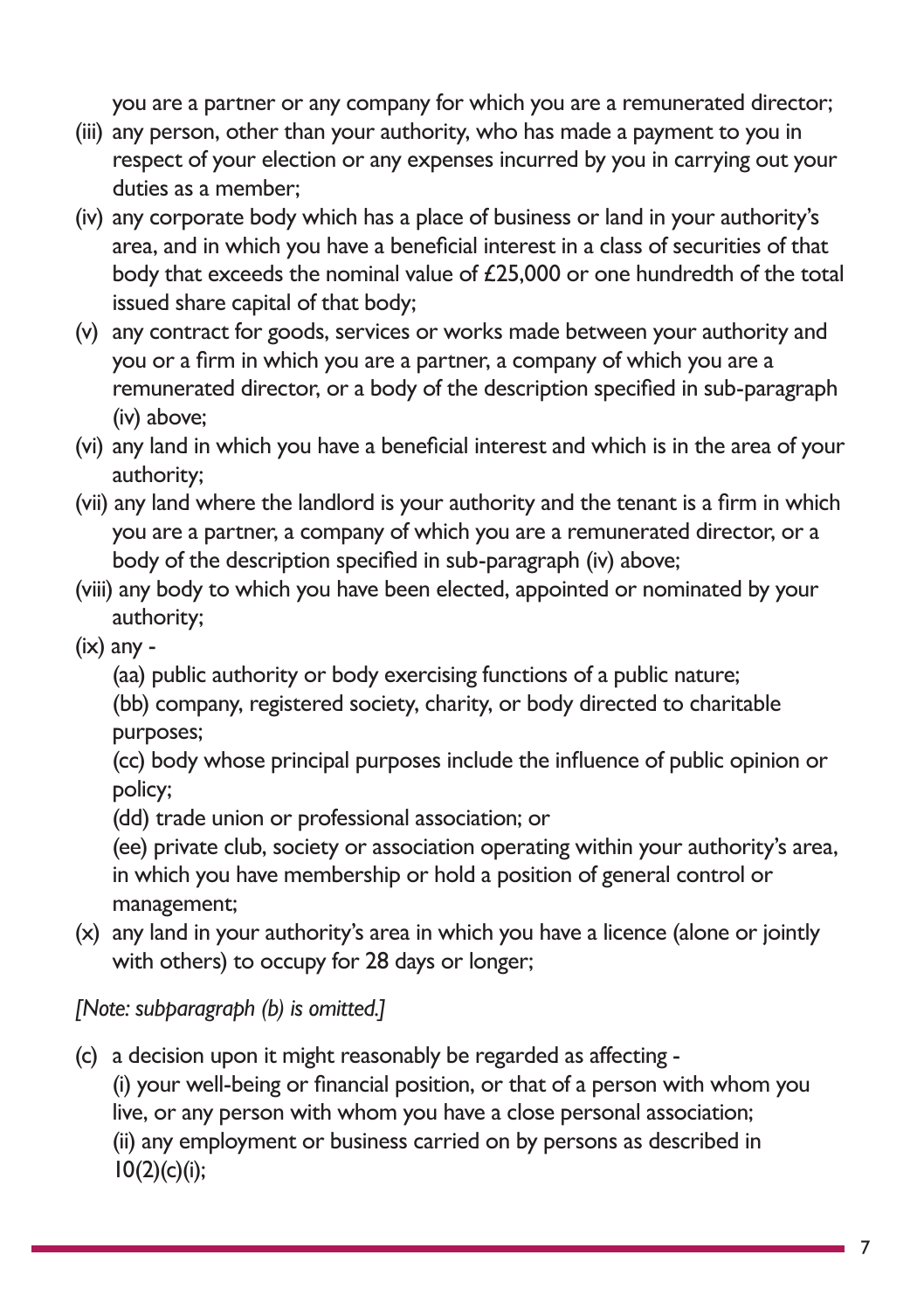(iii) any person who employs or has appointed such persons described in 10(2) (c)(i), any firm in which they are a partner, or any company of which they are directors;

(iv) any corporate body in which persons as described in  $10(2)(c)(i)$  have a beneficial interest in a class of securities exceeding the nominal value of £5,000; or

(v) any body listed in paragraphs  $10(2)(a)(ix)(aa)$  to (ee) in which persons described in 10(2)(c)(i) hold a position of general control or management, to a greater extent than the majority of-

(aa) in the case of an authority with electoral divisions or wards, other council tax payers, rate payers or inhabitants of the electoral division or ward, as the case may be, affected by the decision; or

(bb) in all other cases, other council tax payers, ratepayers or inhabitants of the authority's area.

## **Disclosure of Personal Interests**

11.-(1) Where you have a personal interest in any business of your authority and you attend a meeting at which that business is considered, you must disclose orally to that meeting the existence and nature of that interest before or at the commencement of that consideration, or when the interest becomes apparent.

(2) Where you have a personal interest in any business of your authority and you make -

- (a) written representations (whether by letter, facsimile or some other form of electronic communication) to a member or officer of your authority regarding that business, you should include details of that interest in the written communication; or
- (b) oral representations (whether in person or some form of electronic communication) to a member or officer of your authority you should disclose the interest at the commencement of such representations, or when it becomes apparent to you that you have such an interest, and confirm the representation and interest in writing within 14 days of the representation.

(3) Subject to paragraph 14(1)(b) below, where you have a personal interest in any business of your authority and you have made a decision in exercising a function of an executive or board, you must in relation to that business ensure that any written statement of that decision records the existence and nature of your interest.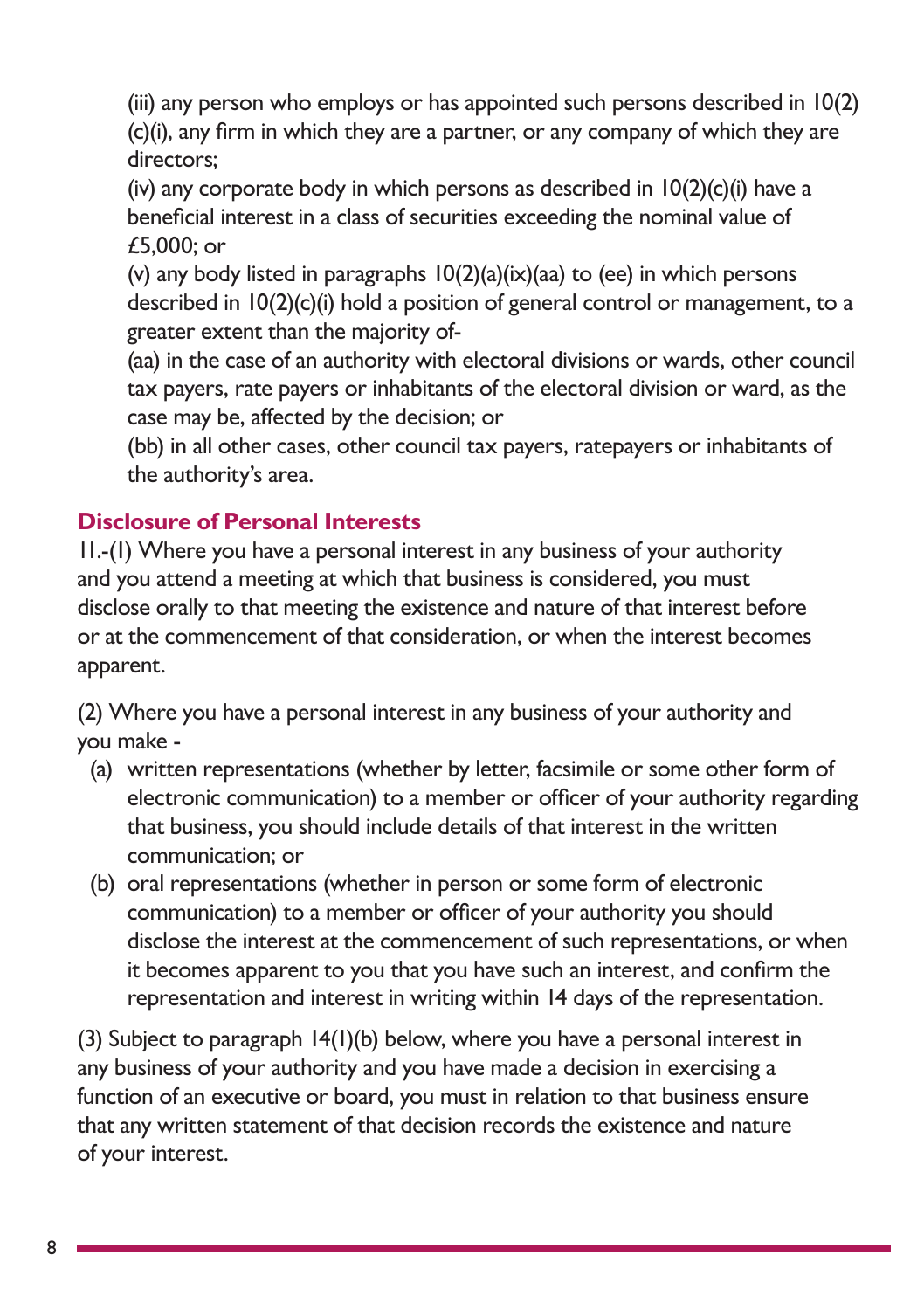(4) You must, in respect of a personal interest not previously disclosed, before or immediately after the close of a meeting where the disclosure is made pursuant to sub-paragraph 11(1), give written notification to your authority in accordance with any requirements identified by your authority's monitoring officer, or in relation to a community council, your authority's proper officer from time to time but, as a minimum containing -

- (a) details of the personal interest;
- (b) details of the business to which the personal interest relates; and
- (c) your signature.

(5) Where you have agreement from your monitoring officer that the information relating to your personal interest is sensitive information, pursuant to paragraph 16(1), your obligations under this paragraph 11 to disclose such information, whether orally or in writing, are to be replaced with an obligation to disclose the existence of a personal interest and to confirm that your monitoring officer has agreed that the nature of such personal interest is sensitive information.

(6) For the purposes of sub-paragraph (4), a personal interest will only be deemed to have been previously disclosed if written notification has been provided in accordance with this code since the last date on which you were elected, appointed or nominated as a member of your authority.

(7) For the purposes of sub-paragraph (3), where no written notice is provided in accordance with that paragraph you will be deemed as not to have declared a personal interest in accordance with this code.

## **Prejudicial Interests**

12.-(1) Subject to sub-paragraph (2) below, where you have a personal interest in any business of your authority you also have a prejudicial interest in that business if the interest is one which a member of the public with knowledge of the relevant facts would reasonably regard as so significant that it is likely to prejudice your judgement of the public interest.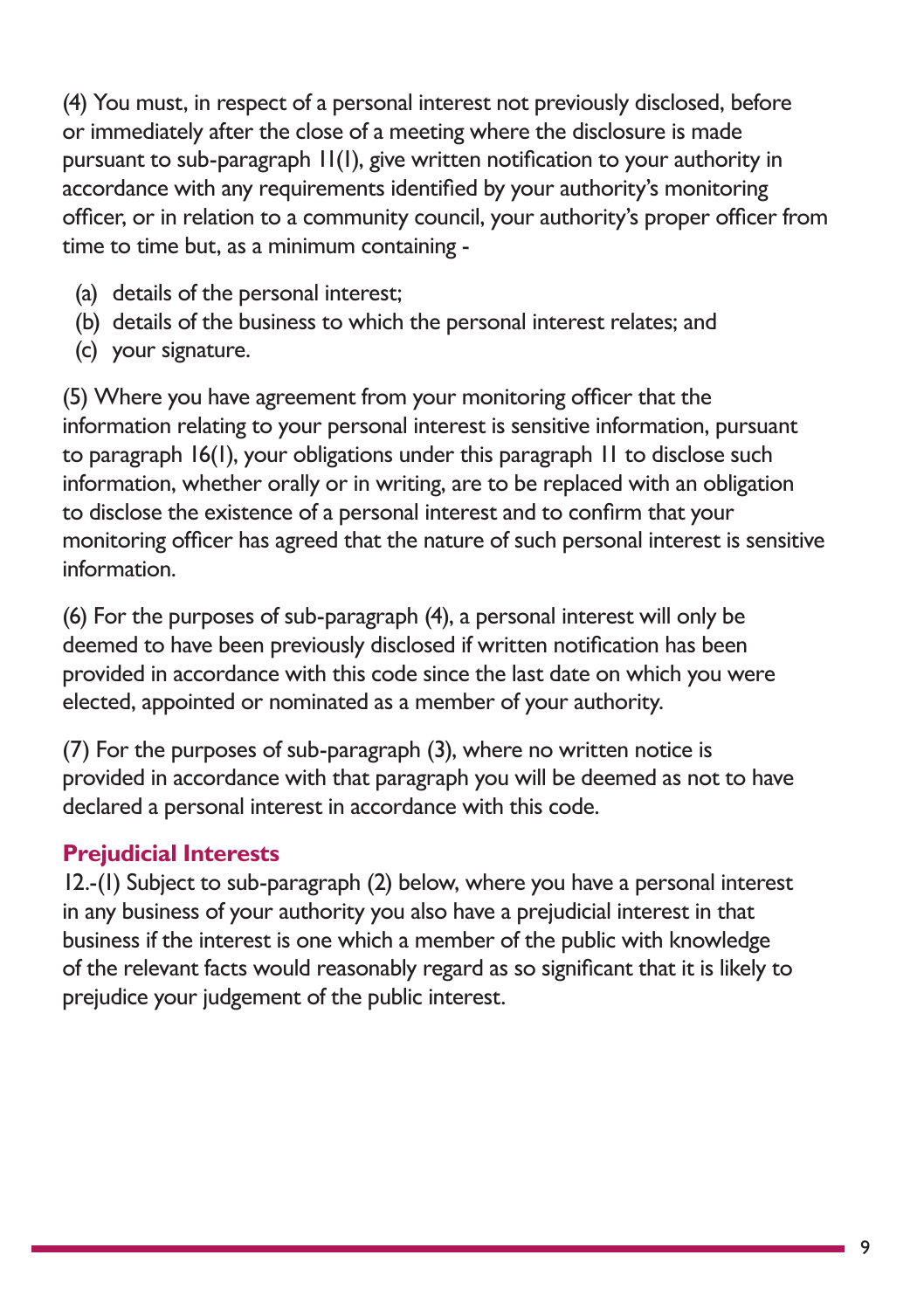(2) Subject to sub-paragraph (3), you will not be regarded as having a prejudicial interest in any business where that business-

(a) relates to -

(i) another relevant authority of which you are also a member;

(ii) another public authority or body exercising functions of a public nature in which you hold a position of general control or management; (iii) a body to which you have been elected, appointed or nominated by your authority;

(iv) your role as a school governor (where not appointed or nominated by your authority) unless it relates particularly to the school of which you are a governor;

(v) your role as a member of a Local Health Board where you have not been appointed or nominated by your authority;

(b) relates to -

(i) the housing functions of your authority where you hold a tenancy or lease with your authority, provided that you do not have arrears of rent with your authority of more than two months, and provided that those functions do not relate particularly to your tenancy or lease; (ii) the functions of your authority in respect of school meals, transport and travelling expenses, where you are a guardian, parent, grandparent or have parental responsibility (as defined in section 3 of the Children Act 1989) of a child in full time education, unless it relates

particularly to the school which that child attends; (iii) the functions of your authority in respect of statutory sick pay under Part XI of the Social Security Contributions and Benefits Act 1992, where you are in receipt of, or are entitled to the receipt of such

pay from your authority;

(iv) the functions of your authority in respect of an allowance or payment made in accordance with the provisions of Part 8 of the Local Government (Wales) Measure 2011, or an allowance or pension provided under section 18 of the Local Government and Housing Act 1989;

(c) your role as a community councillor in relation to a grant, loan or other form of financial assistance made by your community council to community or voluntary organisations up to a maximum of £500.

(3) The exemptions in subparagraph (2)(a) do not apply where the business relates to the determination of any approval, consent, licence, permission or registration.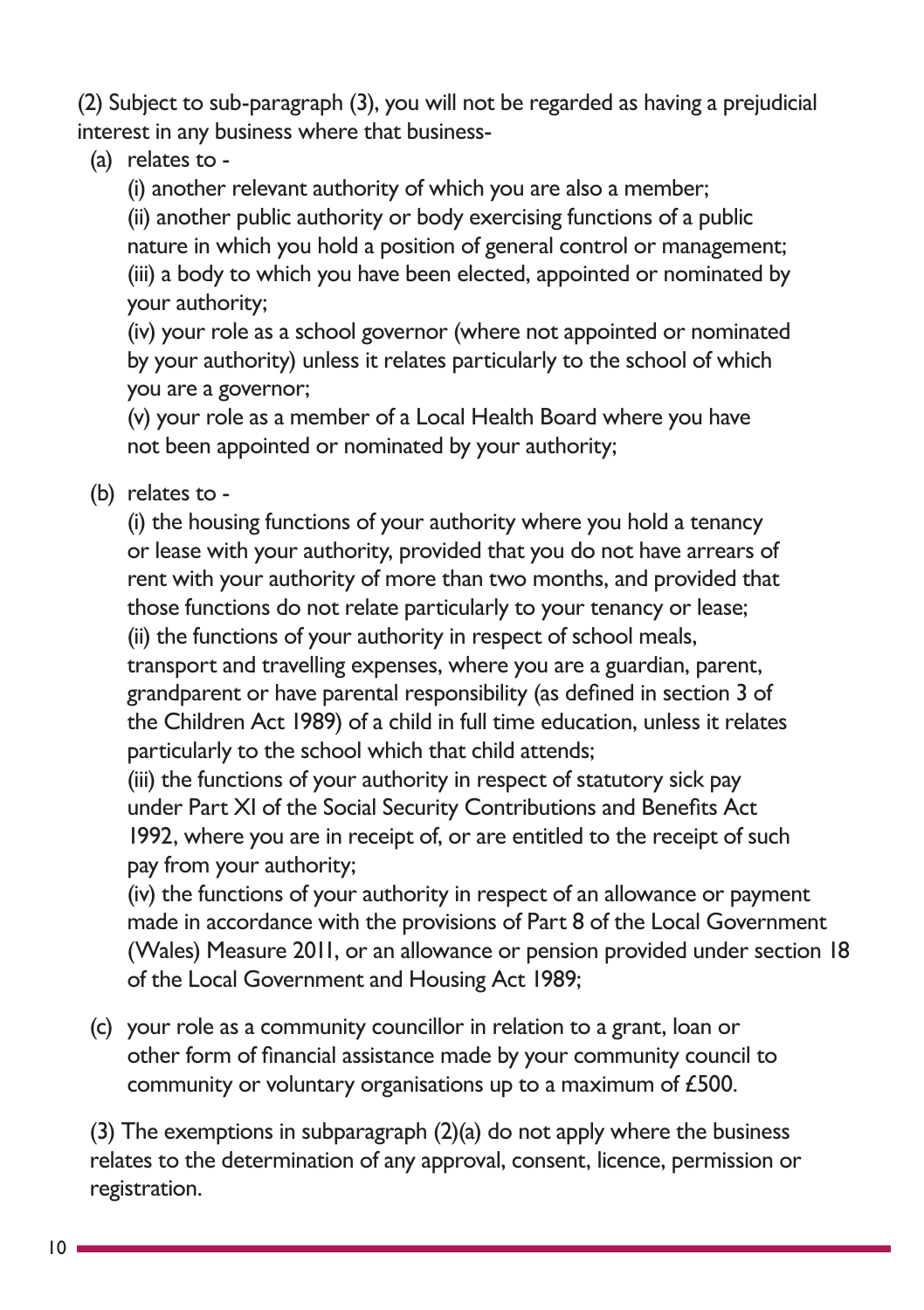## **Overview and Scrutiny Committees**

13.You also have a prejudicial interest in any business before an overview and scrutiny committee of your authority (or of a sub-committee of such a committee) where-

(a) that business relates to a decision made (whether implemented or not) or action taken by your authority's executive, board or another of your authority's committees, sub-committees, joint committees or joint sub-committees; and

(b) at the time the decision was made or action was taken, you were a member of the executive, board, committee, sub-committee, joint-committee or joint sub-committee mentioned in sub-paragraph (a) and you were present when that decision was made or action was taken.

#### **Participation in Relation to Disclosed Interests**

14.-(1) Subject to sub-paragraphs (2), (2A), (3) and (4), where you have a prejudicial interest in any business of your authority you must, unless you have obtained a dispensation from your authority's standards committee -

- (a) withdraw from the room, chamber or place where a meeting considering the business is being held-
	- (i) where sub-paragraph (2) applies, immediately after the period for making representations, answering questions or giving evidence relating to the business has ended and in any event before further consideration of the business begins, whether or not the public are allowed to remain in attendance for such consideration; or
	- (ii) in any other case, whenever it becomes apparent that that business is being considered at that meeting;
- (b) not exercise executive or board functions in relation to that business;
- (c) not seek to influence a decision about that business;
- (d) not make any written representations (whether by letter, facsimile or some other form of electronic communication) in relation to that business; and
- (e) not make any oral representations (whether in person or some form of electronic communication) in respect of that business or immediately cease to make such oral representations when the prejudicial interest becomes apparent.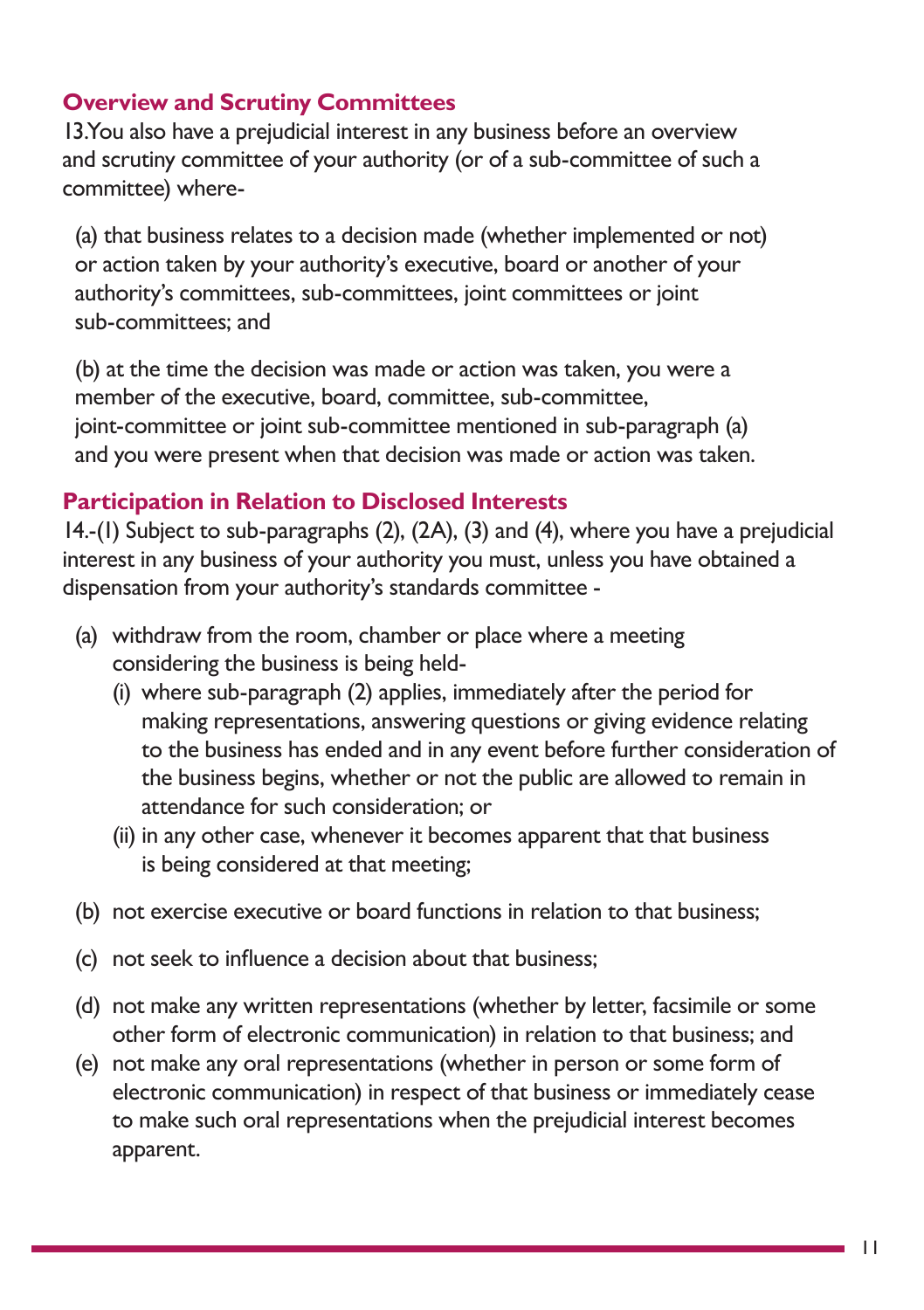(2) Where you have a prejudicial interest in any business of your authority you may attend a meeting but only for the purpose of making representations, answering questions or giving evidence relating to the business, provided that the public are also allowed to attend the meeting for the same purpose, whether under a statutory right or otherwise.

- (A) Where you have a prejudicial interest in any business of your authority you may submit written representations to a meeting relating to that business, provided that the public are allowed to attend the meeting for the purpose of making representations, answering questions or giving evidence relating to the business, whether under statutory right or otherwise.
- (B) When submitting written representations under sub-paragraph (2A) you must comply with any procedure that your authority may adopt for the submission of such representations.

(3) Sub-paragraph (1) does not prevent you attending and participating in a meeting if -

- (a) you are required to attend a meeting of an overview or scrutiny committee, by such committee exercising its statutory powers; or
- (b) you have the benefit of a dispensation provided that you
	- (i) state at the meeting that you are relying on the dispensation; and (ii) before or immediately after the close of the meeting give written notification to your authority containing -
	- (aa) details of the prejudicial interest;
	- (bb) details of the business to which the prejudicial interest relates;
	- (cc) details of, and the date on which, the dispensation was granted; and
	- (dd) your signature.

(4) Where you have a prejudicial interest and are making written or oral representations to your authority in reliance upon a dispensation, you must provide details of the dispensation within any such written or oral representation and, in the latter case, provide written notification to your authority within 14 days of making the representation.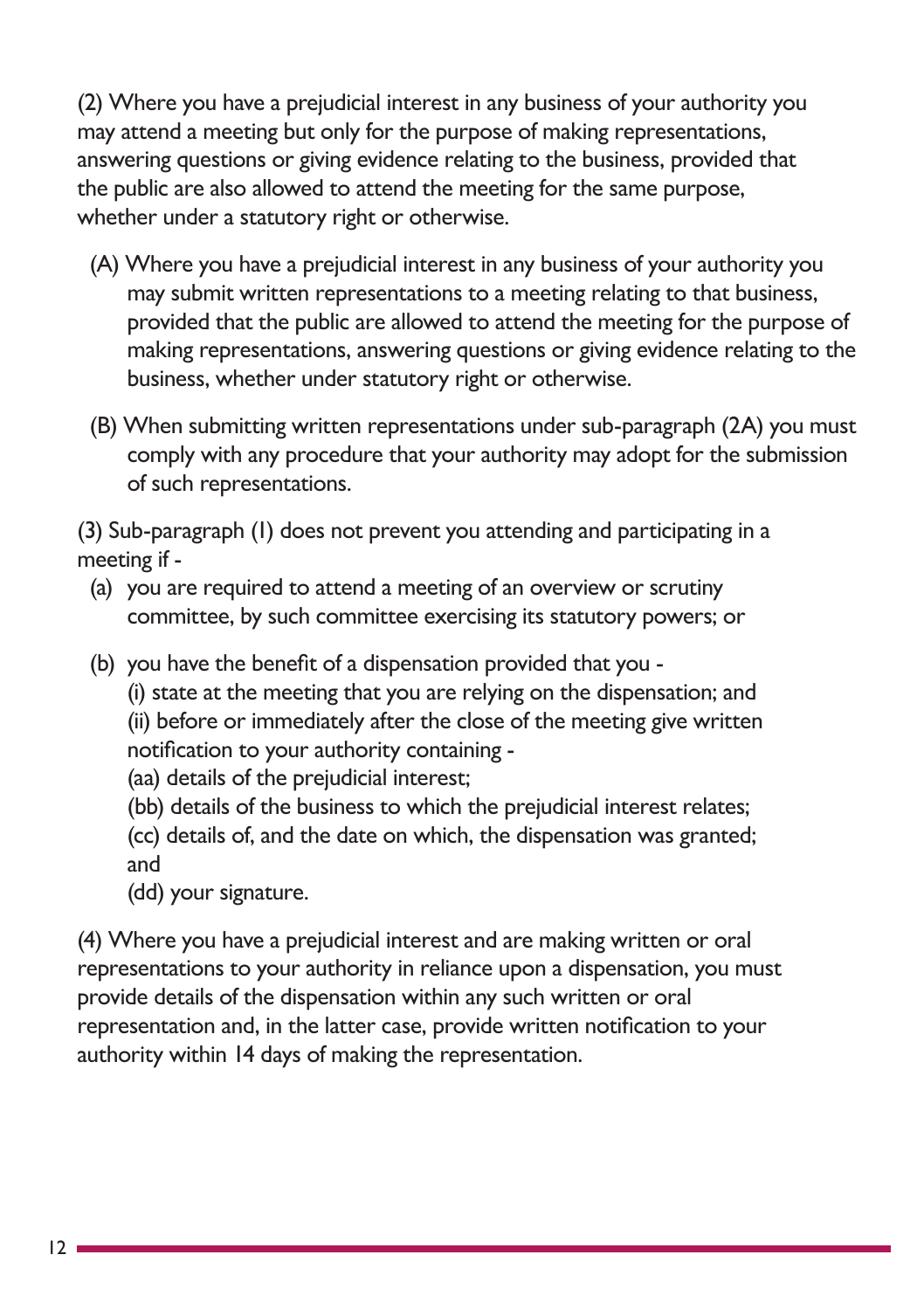# **PART 4**

# **THE REGISTER OF MEMBERS' INTERESTS**

#### **Registration of Financial and Other Interests and Memberships and Management Positions**

15.-(1) Subject to sub-paragraph (4), you must, within 28 days of-

- (a) your authority's code of conduct being adopted or the mandatory provisions of this model code being applied to your authority; or
- (b) your election or appointment to office (if that is later),

register your personal interests, where they fall within a category mentioned in paragraph 10(2)(a) in your authority's register of members interests by providing written notification to your authority's monitoring officer.

(2) Subject to sub-paragraph (4), you must, within 28 days of becoming aware of any new personal interest falling within a category mentioned in paragraph 10(2)(a), register that new personal interest in your authority's register of members' interests by providing written notification to your authority's monitoring officer.

(3) Subject to sub-paragraph (4), you must, within 28 days of becoming aware of any change to a registered personal interest falling within a category mentioned in paragraph 10(2)(a), register that change in your authority's register of members' interests by providing written notification to your authority's monitoring officer, or in the case of a community council to your authority's proper officer.

(4) Sub-paragraphs (1), (2) and (3) do not apply to sensitive information determined in accordance with paragraph 16(1).

(5) Sub-paragraphs (1) and (2) do not apply if you are a member of a relevant authority which is a community council when you act in your capacity as a member of such an authority.

(6) You must, when disclosing a personal interest in accordance with paragraph 11 for the first time, register that personal interest in your authority's register of members' interests by providing written notification to your authority's monitoring officer, or in the case of a community council to your authority's proper officer.